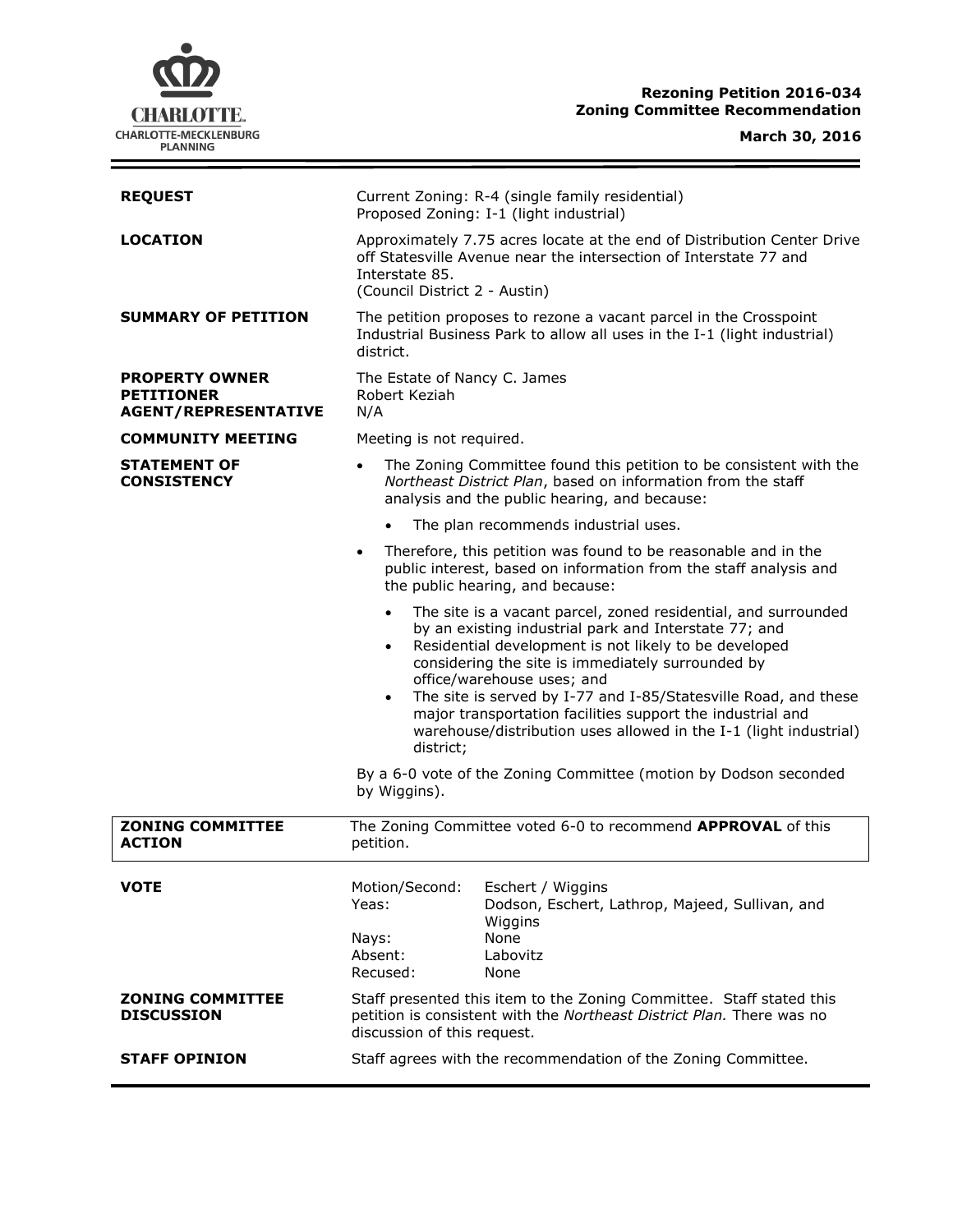#### **FINAL STAFF ANALYSIS**

## **(Pre-Hearing Analysis online at [www.rezoning.org\)](http://www.rezoning.org/)**

#### **PLANNING STAFF REVIEW**

#### **Proposed Request Details**

- This is a conventional rezoning petition, which applies all the standards, regulations and uses in the I-1 (light industrial) zoning district.
- Uses that are allowed in the I-1 (light industrial) district include: hotels/motels, theatres, financial institutions (up to 70,000 square feet), automobile sales and repair, and manufactured housing sales.
- The R-4 (single family residential) zoning district generally allows detached dwellings, farms, highway and railroad rights-of-way, and parks, greenways, and arboretums. Examples of uses that are allowed in the R-4 district under prescribed conditions include: adult care homes, bed and breakfasts, boarding houses, cemeteries, dwellings, attached and duplex, elementary and secondary schools, religious institutions, and public utility structures.

#### **Public Plans and Policies**

 The *Northeast District Plan* (adopted 1996) recommends industrial land uses for this site and the surrounding area. The plan adds that the land bounded by the interchange and west of Statesville Road north to Cindy Lane should develop with light industrial, office, or business park uses.

#### **TRANSPORTATION CONSIDERATIONS**

- This petition is for a conventional rezoning. CDOT will ensure compliance with applicable development requirements as part of the land development permitting process.
- See Advisory Comments Notes 1 and 2.
- **Vehicle Trip Generation:** Current Zoning: 270 trips per day (based on 23 single family units). Proposed Zoning: 55 trips per day (based on 7,750 square feet of industrial uses)

### **DEPARTMENT COMMENTS** (see full department reports online)

- **Charlotte Area Transit System:** No issues.
- **Charlotte Department of Neighborhood & Business Services:** No issues.
- **Charlotte Fire Department:** No comments received.
- **Charlotte-Mecklenburg Schools:** Non-residential petitions do not impact the number of students attending local schools.
- **Charlotte-Mecklenburg Storm Water Services:** No issues.
- **Charlotte Water:** See Advisory Comments, Note 3.
- **Engineering and Property Management:** See Advisory Comments, Note 4.
- **Mecklenburg County Land Use and Environmental Services Agency:** No issues.
- **Mecklenburg County Parks and Recreation Department:** No issues.

## **ADVISORY COMMENTS**

- 1. CDOT recommends the Petitioner consider connecting Lynch Drive to Distribution Center Drive as a local Industrial Street typical section (see CLDSM U-06, 13) to provide access to the site. Connecting these two streets would provide needed connectivity and street network in this industrial area.
- 2. The petitioner should contact Ms. Wendy Taylor with NCDOT at 980-523-0000 to determine if NCDOT needs additional right-of-way for future I-77 transportation improvements along the site's western property line.
- 3. Charlotte Water currently does not have water or sewer system availability for the parcel under review. The closest existing water main is located approximately 1,800 feet southeast of the southern corner of the property on Distribution Center Drive. The closest existing sewer main is located approximately 400 feet southeast of the southern corner of the property on Distribution Center Drive. The applicant should contact Charlotte Water's New Services at (704) 432-5801 for